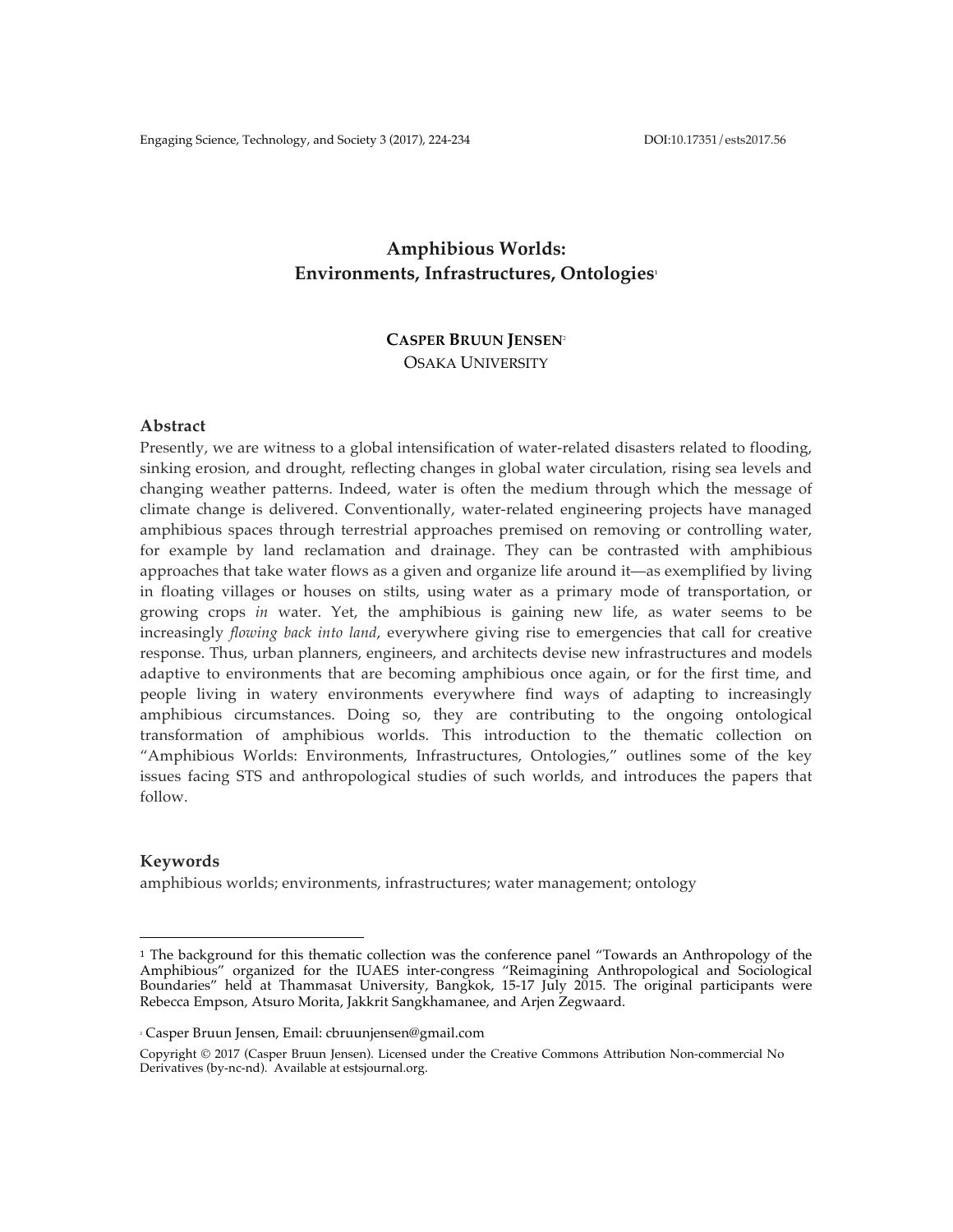## **Introduction**

Over the last several years, it has become increasingly normal to find Copenhagen flooded by summer rain beyond the coping capacity of existing infrastructure. Mundane images of waterfilled basements and canceled trains are interspersed with dramatic stories of drivers almost drowning in their cars. The social and economic costs of these events are increasing. The situation is similar in other European countries, and insurance companies, homeowners, and politicians are scrambling for solutions.

12,900 kilometers to the east, Thailand has suffered far more devastating floods over the last decade. In Bangkok, skyscrapers rise up far above the river-scape, their height providing apparent protection against the threats of water. However, Bangkok is rapidly sinking into the marshy ground and some predict it will be more or less uninhabitable before the mid-century. Just south of Bangkok, in Samut Sakhon, coastal erosion swallows 20 meters of land per year due to the destruction of mangrove forests. Return to Europe, and coastal erosion is a similarly pressing issue (see Empson, this thematic collection). Across the world, examples could be multiplied indefinitely.

Presently, we are witness to a global intensification of water-related disasters related to flooding, sinking erosion, drought, and pollution. Many of these problems reflect changes in global water circulation, rising sea levels, and changing weather patterns, and thus with climate change. Indeed, water is often the medium through which the message of climate change is delivered. Hence, the question of how to develop environmental infrastructures (see Blok, Nakazora and Winthereik 2015; Jensen 2015) capable of solving water problems has become increasingly urgent for engineers, urban designers, hydrologists, and policy makers.

Conventionally, coastal and water-related engineering projects have managed amphibious spaces through "terrestrial techniques" (Zwarteveen 2015). Premised on removing or controlling water, these solutions leave little room for (often traditional) practices or modes of living on rivers or islands, or in deltas (e.g. Lahiri-Dutt and Samanta 2013; Morita and Jensen 2017; Pauwelussen and Verschoor this thematic collection). Thus, we can contrast terrestrial responses that center on land reclamation, drainage and defense projects––basically aiming to remove water or keep it out—with amphibious responses that take water flows as a given and organize life around it––as exemplified by living in floating villages or houses on stilts, using water as a primary mode of transportation, or growing crops *in* water.

After a few Centuries where terrestrialization was in the ascendant, the amphibious is gaining new life. In many parts of the world, water now seems to be *flowing back into land*, submerging coastal areas on a semi-permanent basis or creating recurrent floods, making the insufficiency of terrestrial responses increasingly apparent. In response, urban planners, engineers, and architects devise new infrastructures and models adaptive to environments that are becoming amphibious once again, or for the first time. Meanwhile, bureaucrats, scientists, technological innovators, and people living in watery environments everywhere find ways of adapting to increasingly amphibious circumstances.

This thematic collection presents a series of empirical studies of such amphibious worlds,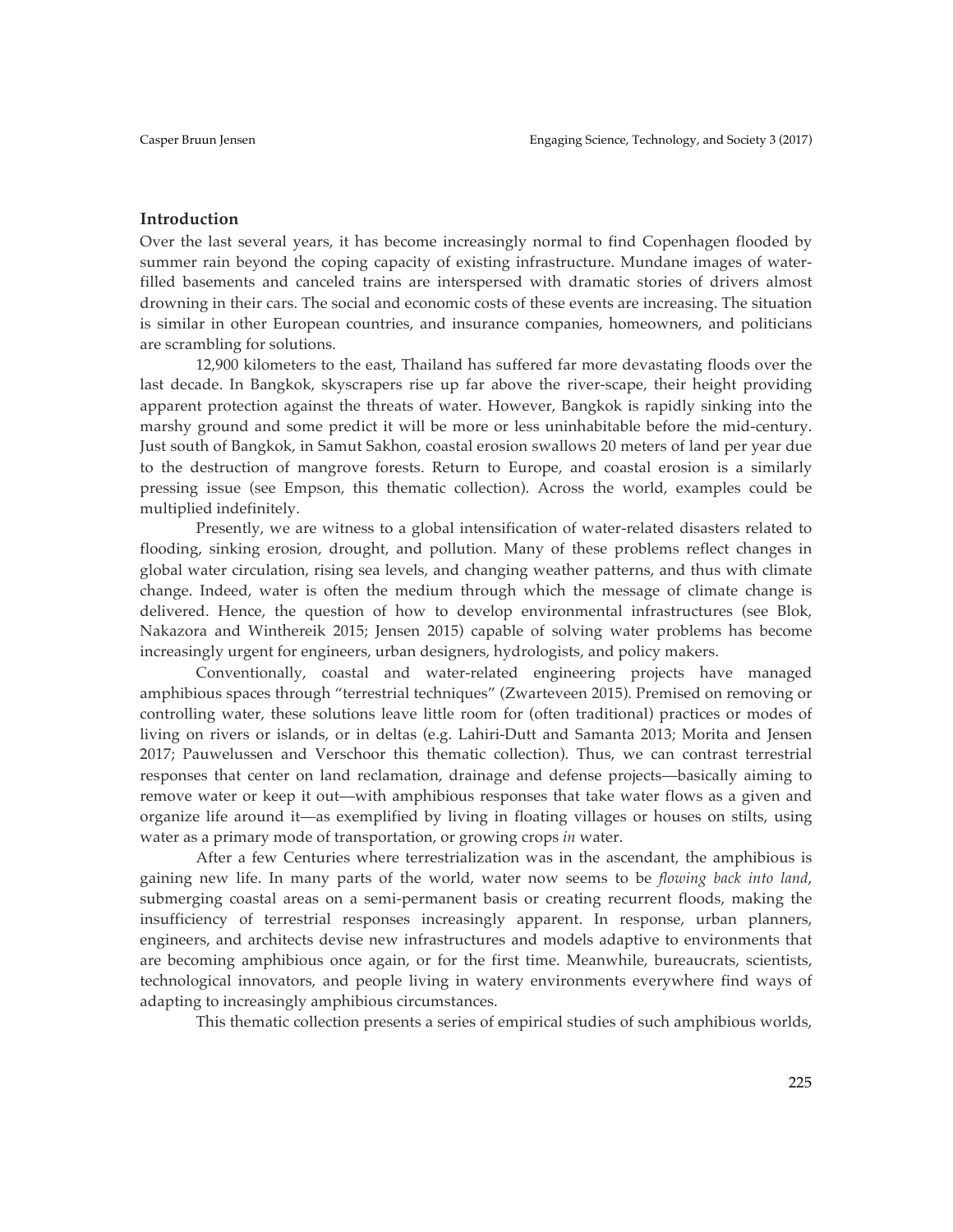attending in particular to the question of the kinds of conceptualization they require of STS. Amongst these, avoiding the nature-culture dichotomy as an analytical baseline is central, for reasons outlined below.

## **Orienting to the Amphibious**

 

Recently, a range of social studies has used water as a lens for understanding social and political situations and changes (Bakker 2010; Barnes 2012; Carroll 2012; Carse 2012; Linton 2010; Swyngedouw 2004). To situate this thematic collection, I begin by unpacking some of the assumptions of these studies and indicating some of their conceptual lacunae.

In 2010, the anthropologists Benjamin Orlove and Steve Caton (2010: 402) argued that because water influences multiple domains of social life, it must be treated as a "total social fact." but In a 2012 special issue of *Social Studies of Science* on "Waterworlds," Jessica Barnes and Samer Alatout (2012: 484) proposed that STS could add to Orlove and Caton's perspective by considering water as an object with "multiple ontologies" and seeing the "social realm…as being built…in and through engagements with water."

While Barnes and Alatout specified the distinctiveness of an STS investigation of waterworlds through contrast with Orlove and Caton's approach, a few years later, the anthropologists Kirsten and Frida Hastrup (2015) differentiated *their* anthropological interest in waterworlds from that of STS. While their concern with how "water and humans co-configure social worlds and values" (2) appears influenced by STS, they saw the key question as "how people refashion their lives according to their understandings of water's course and force" (Hastrup and Hastrup 2015: 2).

For Hastrup and Hastrup (2015: 6, citing Strang (2005)), water is located "at the heart of human life, sensory experience, and cultural meanings." Yet, this only goes for some kinds of water, since they depict modern water, for example, as "harnessed in hydrology…and converted into a scientific, measurable entity" as "abstracted from the ecological and social relations that surround it" (Hastrup and Hastrup 2015: 6) and thus exempt from having a social life.

From the standpoint of STS––a hallmark of which has always been to show that technoscience and its effects are thoroughly social––the distinction between water as meaningfully socialized in lived worlds, on one hand, and "scientific" water, on the other, has little purchase. Once the assumption that science deals neutrally with the realm of objects is loosened, it is clear that the supposedly "abstract" water of hydrological models is as socially and culturally complex as the comparatively nonmodern water drawn from wells in Burkina Faso or used in Thai coronation rituals.

Seeing water as a total social fact, Orlove and Caton (2010: 402) were also critical of the

<sup>3</sup> The notion of the total social phenomena was used by Marcel Mauss (1990 [1925]: 3) as a description for entities or processes that found simultaneous yet different expression in numerous institutions––for example, religious, economical, juridical, educational or scientific.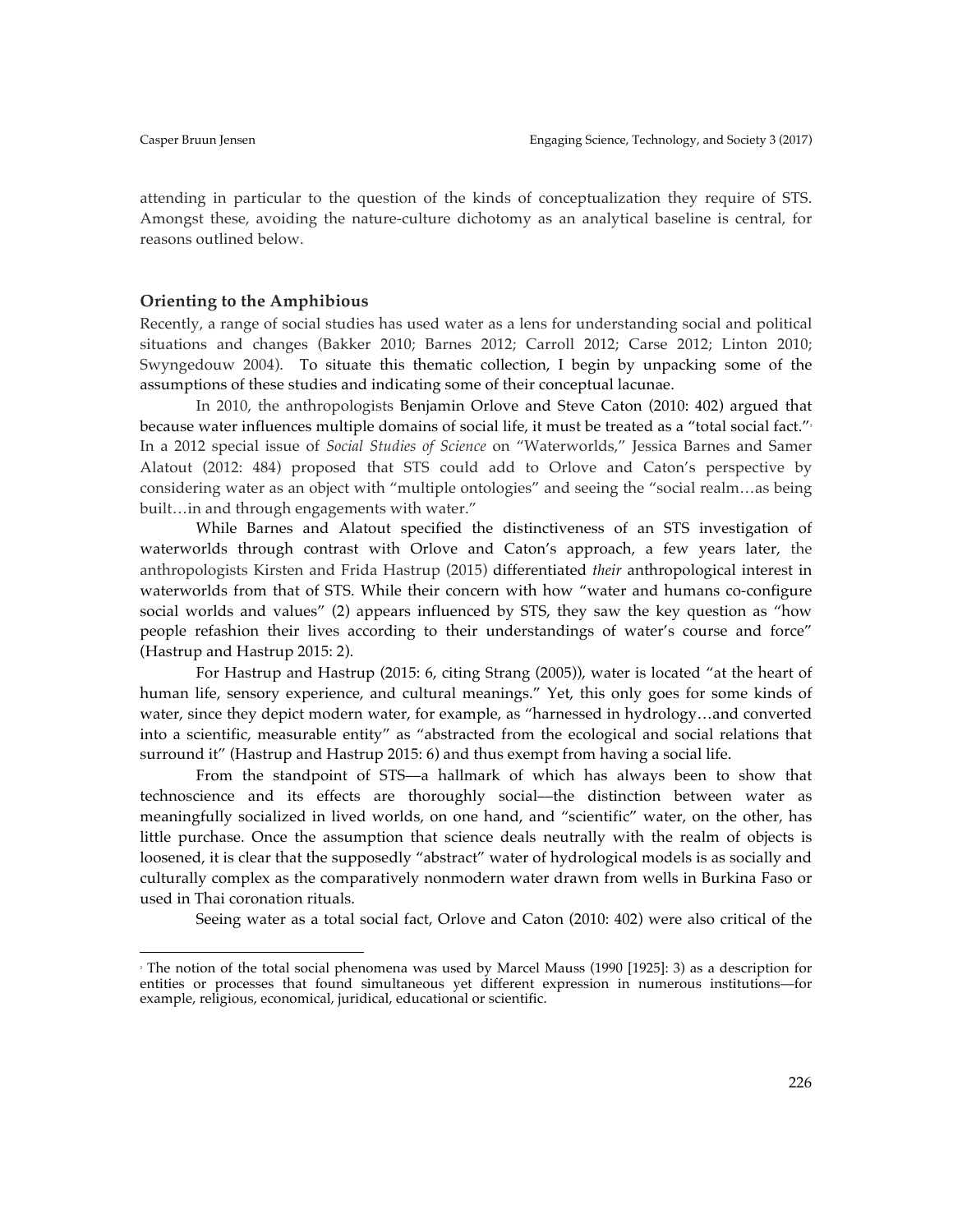reduction of water to its biological properties, arguing instead that water is integral to numerous "domains or institutions of society." Yet, they also insisted that "the materiality of water" was integral to its existence as a "total social fact" (403). Rather than cordoning off scientific water from anthropological inquiry, they proposed that certain of its properties––such as "transparency… odorlessness and tastelessness…an ability to exist as a gas, a liquid, and a solid" constrain or determine what people are able to make of it. The emphasis on water's material properties creates an uneasy alignment between Orlove and Caton's analysis and prominent currents in contemporary theory, including "new materialism" (Coole and Frost 2010) and Jane Bennett's (2010) studies of "vibrant matter." While Hastrup and Hastrup focus on (non-scientific) forms of water, which they assume to be truly social, the new materialists, reversely, might search for material properties, which would truly *not* be social. Evidently these are mirror images. By imagining a zero-sum game, in which either people (culture) or water (nature) are somehow diminished by recognition of their mutual relations, each installs a pre-analytic distinction between nature and culture (Helmreich 2011: 138).

Orlove and Caton did not go that far. By arguing for an "intertwined" analysis of materiality (the physical attributes of water as given by science) and social construction (understood as the meanings and values people ascribe to it) (403), they nevertheless also kept in place the nature-culture dichotomy. Assuming this dichotomy inhibits analysis of how the distinction between nature and culture *itself* emerges, and is given variable form, in and through amphibious worlds.

To enable such exploration, Helmreich encourages social scientists to treat water and social theories as reciprocally shaped. While water is routinely socialized (*pace* Hastrup and Hastrup), he thus notes that social theory and practice are presently also often assumed to be fluid (Helmreich 2011: 139; see also Pauwelussen and Verschoor this thematic collection). Indeed, quoting Michael Taussig (2006: 99) he writes that water has "disappeared into our heads" (Helmreich 2011: 139), where it has transformed into multiple imaginative and conceptual devices for making sense of society and culture––as exemplified by notions like global flows and liquid modernity. Along these lines, while the following studies agree with Barnes and Alatout (2012: 484) that: "water is not a singular object for epistemology" but is rather enacted as various ontologies, they also illustrate a lateral movement between water *as empirical data* and as *ingredient in new concept formations* (Gad and Jensen 2016)*.*

## **Changing Environments**

Indicating how the agency of storms and waves interfere with the question of what holds together a community, Rebecca Empson's article, which focuses on the changing coastal landscape of Pagham in Southern England, demonstrates the interplay between water and social values, forms of equity and knowledge, and of governance and politics, to which Orlove and Caton's (2010: 402) treatment of water as a total social fact called attention. Doing so, it also demonstrates how experiences particular to life on the coast engender specific forms of political subjectivity.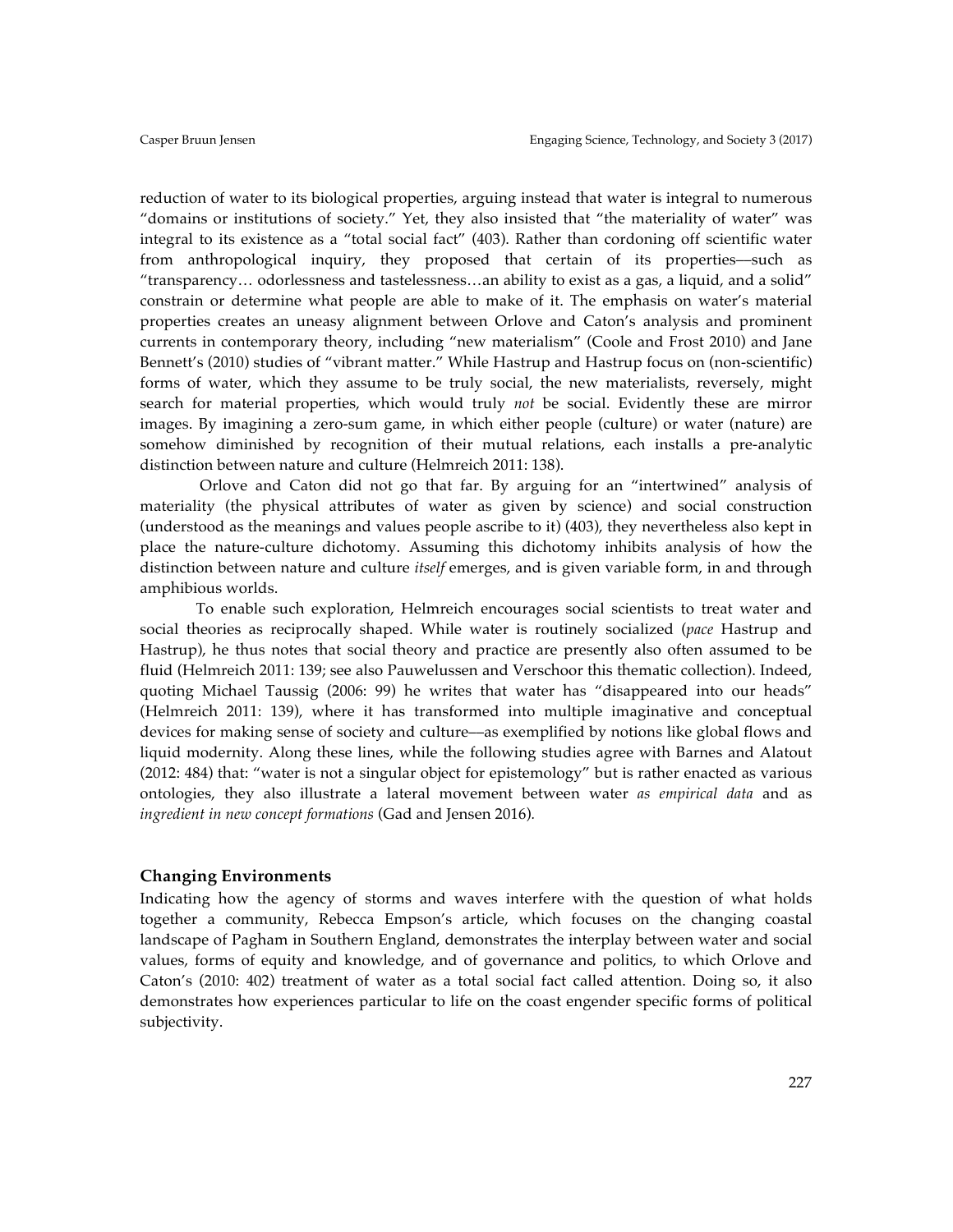Different from Orlove and Caton, however, a politics of emergent "nature-culture" composites is at the heart of Empson's analysis. In Pagham, the rise of a new landmass ("spit") out of the sea has had various problematic consequences, including coastal erosion and blocking of the local harbor. That much is clear. Yet there are widely different views of what has caused this situation and what is an adequate mode of response.

Local residents see the emergent seascape as threatening. Yet the threat they perceive has little to do with environmental change *per se*. Instead, they view environmental changes as due to the withdrawal of public efforts to protect the existing landscape. As far as villagers are concerned, coastal erosion is thus as much a social as a natural fact. Coastal engineers, however, insist that the build-up of the spit is not due to their negligence. Their image of the sea rather resembles Kenneth Burke's description of an "ultimate order" (Burke 1969: 219), which exceeds human comprehension. Some engineers argue that, far from abnormal, the build-up of the spit might signal that the coastline is returning to its normal state after a few unusual decades.

Akin to a "space that is constantly withdrawing" (Brown and Capdevila 1999: 36), the sea eludes even the best predictive efforts, and it is therefore moot to take preventive measures. Instead, the only feasible solution is to let nature take its course (cf. Jensen and Markussen 2008). In a surprising alignment with Andrew Pickering (2008), who insisted that since nature cannot be controlled, people need to learn to "go with the flow," these coastal engineers thus resist the demands of local residents that they act as modern engineers are supposed to do, by taking responsibility for controlling nature (McPhee 1992). As Empson's case makes abundantly clear, decisions about how to respond to changing amphibious worlds thus have everything to do with one's assumptions concerning the relations between "nature" and "culture," and the relative ontological fixity of their boundaries.

#### **Modeling Flows**

Atsuro Morita's contribution elucidates the surprising entanglements of histories of delta infrastructure and drainage basin modeling in the Thai Chao Phraya delta. The scientific conceptualization of the drainage basin was enabled by data collected from river discharges and rain gauges located within an existing network of sluice gates and dams. At the same time, Morita shows the similarity of irrigation engineers' and hydrological modelers' conceptual aesthetics, which in both cases centered on the gravity-driven flow of water.

Over time, hydrological modeling and management practices have begun to shift. Previously focused on capturing water and making it available, the present emphasis is how to use available resources "without compromising future availability and the functioning of ecosystems" (Zwarteveen 2015: 5). As Margreet Zwarteveen (2015: 6) argues, this transformation relates to the "closure of river basins––meaning that all available water is allocated and no single drop flows out of the basin." Akin to cases described by Pickering (2008) and Empson (this thematic collection), these efforts illustrate changing strategies for dealing with environmental change. Rather than imposing social order *on* nature, the ambition is to build different orders in which rivers "have room*.*"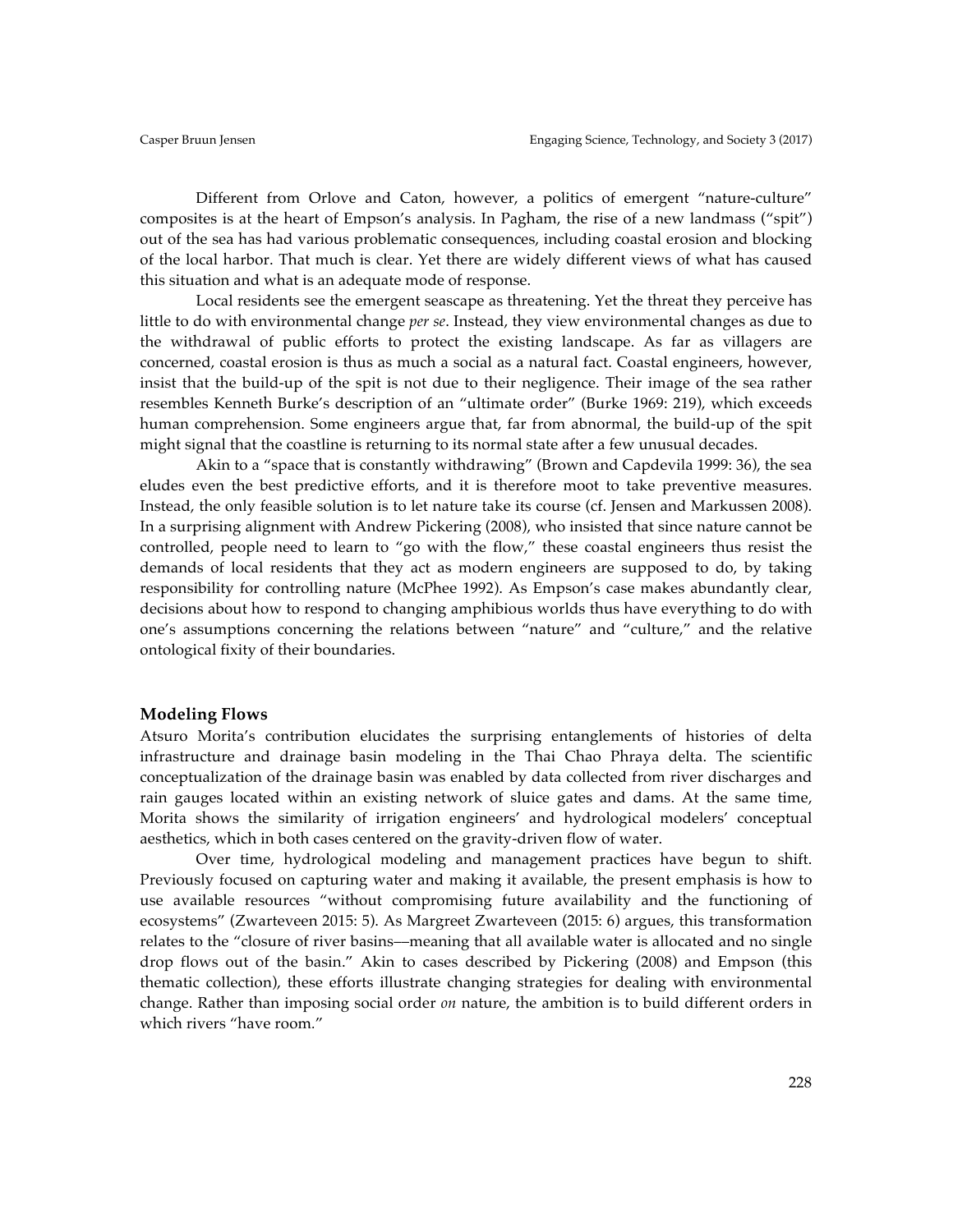Steve Brown and Rose Capdevila (1999: 36) have argued that repetition is key to the emergence of order. What is repeated gradually becomes a "basic element, a rhythm which is discernible as such and not as noise." Philip Steinberg and Kimberley Peters (2015: 48, see also Anderson and Peters 2014) similarly argue that amphibious worlds are characterized by a "*rhythmic* turbulence…a dynamic pattern of repetition…that provides stability and texture in an environment of underlying instability." These authors see territories as formed by rhythmic repetitions that create stable patterns among heterogeneous elements.

Along similar lines, Morita draws attention to a distinctive pattern of repetition that emerged *out of* the original focus of the drainage basin modelers on interactions between water and land. Originally concerned with mapping water flows at the scale of the delta as a whole, over time these models have gradually been refined. Currently, downscaled models have become sufficiently sensitive to deal with microscopic water flows in urban environments. These models are now used to make visible the rhythms and flows of water in urban micro-ecologies, referred to as patchworks, and their significance for the ecological health of urban spaces.

Dealing with the rhythms and repetitions of water flows, Morita's analysis shows drainage basin models to form an important link between delta worlds and amphibious cities. As micro-flows of water are gradually taken into account by scientific models, planning practices and infrastructure design, they begin creating new urban rhythms and forms of order.

#### **An Amphibious Parliament**

Gaston Bachelard (1983) argued that there is an intimate relation between water and dreams. Among other things, this connection is exhibited as bureaucrats and engineers imagine ways of taming water flows through technological prowess, testifying to state capacity in the same process. Thus, for example, Chandra Mukerji (2007: 169) has described canal engineering projects as "sites for displaying knowledge" and power. Reversely, deltas and rivers also exhibit the capacity of water to create new geographical, social, and ontological patterns (Morita 2015).

Such forms of entwinement are central to Jakkrit Sangkhamanee's contribution, which takes exhibits at the Royal Irrigation Department (RID) Museum for Heavy Engineering as an entry point for tracing the assemblage of Thai water engineering. Depicting the museum as an example of a Latourian parliament of things that also exceeds it, Sangkhamanee pays close attention to historically intimate relations not only of bureaucrats, engineers, and excavators but also of divine stones, serpent (*Naga*) boats and tractors, and divine kingly powers. The museum, he concludes, performs water engineering as a nonmodern, ontological assemblage that ties together technology, politics and myth, and testifies to a blurring of nature, society, and divinity at the heart of the amphibious Thai state.

Similar to Anna Tsing's (2000: 348) argument that scales are *made* not found (also Callon and Latour (1981); Jensen (2007)), which led her to query how "varied regional geographies" are made real, Sangkhamanee's tour of the museum shows how the irrigation department, its men, and its machines have each been instrumental in scaling delta landscapes, the lives of people, and the Thai state. Crucially, terrestrial strategies gradually came to hold the upper hand in Thailand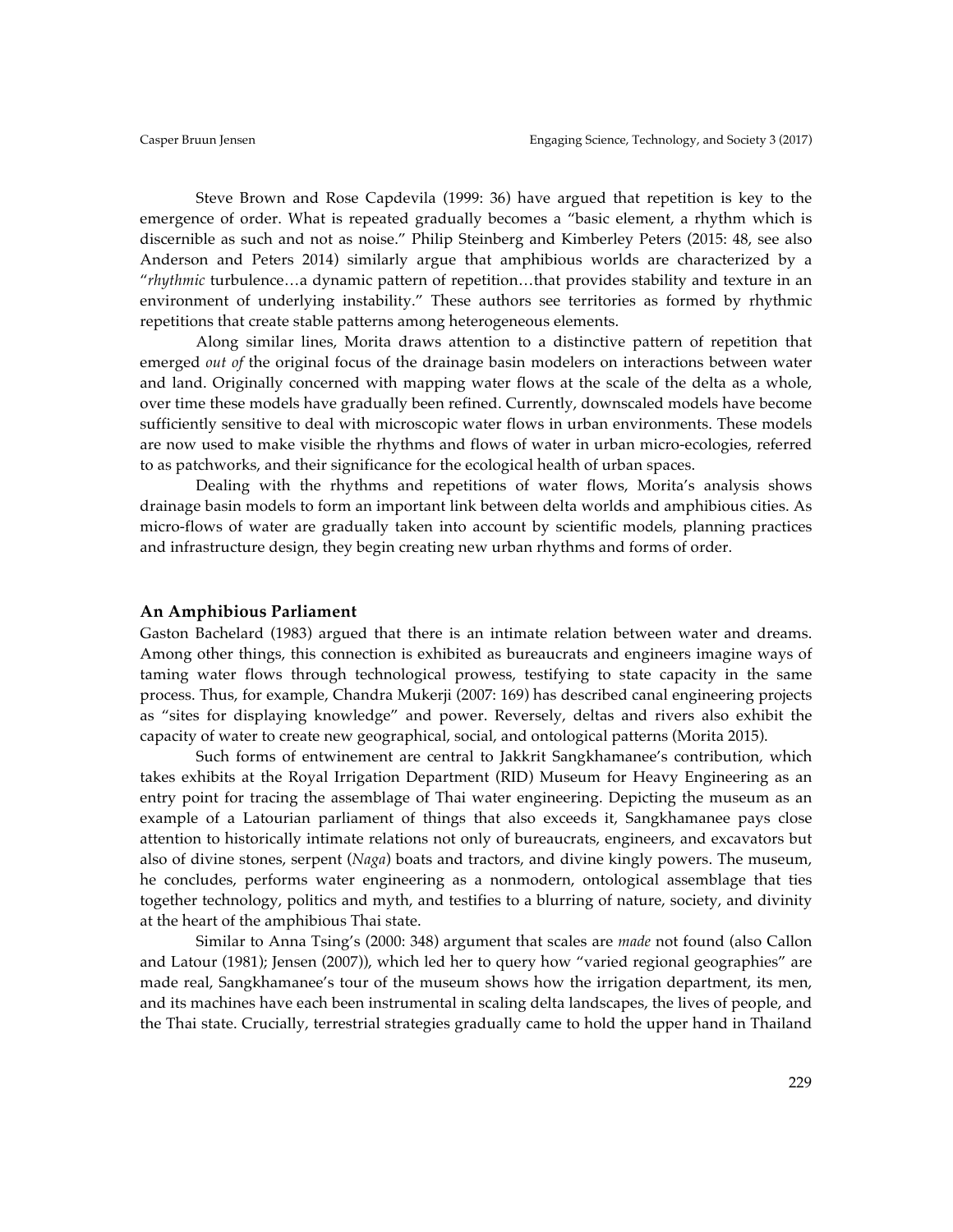over the last century, while amphibious lives and landscapes were increasingly pushed to the margins. However, the increasingly violent floods that have hit Bangkok in recent years may be catalyzing a form of reversal of this long-term trend. Currently, the amphibious appears to be reemerging––not only in government strategies that aim to protect Bangkok against coming floods but also in the activities and imaginations of activists, artists, designers, and engineers who strive to imagine the future co-existence of the capital and the delta. At issue is a reconfiguration of delta ontologies (Morita and Jensen 2017).

## **Coral Enactments**

Far from specific to Bangkok's flood preparation schemes, the question of world-making, and thus ontology, is currently raised in multiple registers. Not least, it has recently come to the forefront of debate in both science and technology studies (Gad, Jensen and Winthereik 2015; Woolgar and Lezaun 2013) and anthropology (Viveiros de Castro 2011). Seeing ontologies as emergent and open-ended relational patterns, these approaches are equidistant from perspectives that prioritize purely social relations and from those that search for analytical ground in the natural properties, or affordances, of objects. In a different register, a proposal for ontological reorientation has also been made by the philosopher Peter Sloterdijk, who argues that an "amphibious anthropology" would be able to suspend with the terrestrial bias of Western thinking (ten Bos 2009: 74).

These two foci meet in Pauwelussen and Verschoor's contribution, which explores how "coral" is enacted as part of different ontological configurations along the coast of the Kalimantan, Indonesia. Similar to Sloterdijk, Pauwelussen and Verschoor describe the world of the Bajau as amphibious and ontologically fluid. Yet rather than promoting amphibious anthropology from a philosophical perspective that centers on the speculative possibility of becoming "an aquatic being again…[taking] up with dolphins and mermaids" (ten Bos 2009: 73), Pauwelussen and Verschoor show us in ethnographic detail the actual amphibious being of Bajau people and their coral worlds. These worlds are now threatened with collapse.

The threat to coral is the key concern of NGO conservationists working in the area. But while foreign experts see coral as biological-ecological entities, Bajau people see themselves as spun in relational webs *with* coral, alongside other things, like spirit ancestors, kinship, fish, and money. The conservation outreach program is the site where these two very different ontological constellations meet.

A conventional conservationist approach to environmental degradation in developing countries is to teach local people the real causes of current problems. The outreach program described by Pauwelussen and Verschoor also tried to enroll local people as brokers or translators between different worlds. Relying on a mode of collaboration without consensus that resembles the one outlined by Susan Leigh Star and James Griesemer (1989), the outreach program could be described as an experiment in turning coral into a boundary object. Yet, this effort ran into a series of problems, until the approach was finally abandoned. Perhaps, then, Bajau and conservationist ontologies are really so different as to make translation between them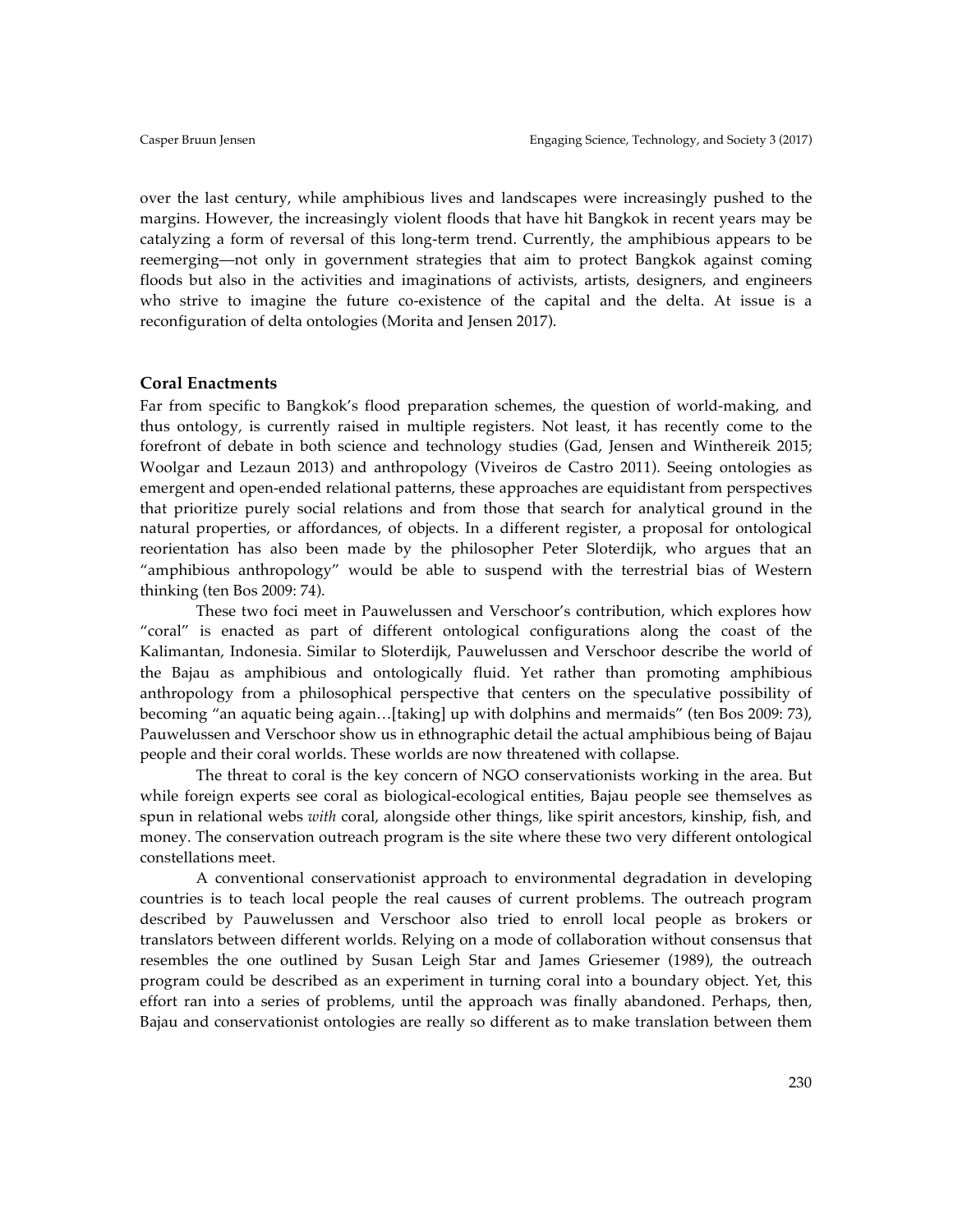## impossible?

Yet this is not the conclusion drawn by the authors, who instead try to locate possibilities at the center of this translational failure. Similar to Helen Verran (2002), who argued for the possibility of bridging apparently insurmountable ontological differences in micro-worlds of collaboration, Pauwelussen and Verchoor instead develop the notion of *amphibious translations*, which move not only from conservationists to islanders but also in the opposite direction (cf. Viveiros de Castro 2004). Coral, they argue, might come to operate as a partial connector between different worlds.

## **Creative Emergencies**

In his discussion of amphibious anthropology, Rene ten Bos (2009: 81) drew attention to a distinction made by Gilles Deleuze between two kinds of islands. Whereas "continental islands" have lost "contact with the earth as a result of the eroding effects of sea water," "oceanic islands" emerge due to "geological activities on the bottom of the sea." While the former "presupposes that water lies on earth," the latter "presupposes that earth lies on water." While the former has erosion as generative principle, the second is the result of "creative emergency."

Despite its marked orientation to what is geologically given (that is, to material affordances), there is a clear resonance between Deleuze's argument and the guiding distinction between terrestrial and amphibious strategies for dealing with water flows that I have highlighted in this introduction. In fact, as the contributions show, the question of whether the changing patterns and behaviors of water is a natural process or an emergency *calling for* creative response has become a practical and political problem not only in Pagham, UK, (Empson) but also in the Chao Phraya Delta (Sangkhamanee, Morita) and on the Bajau Islands (Pauwelussen and Vershoor). Such emergencies, and the responses they induce, all play parts in the ontological transformation of amphibious worlds.

## **Author Biography**

Casper Bruun Jensen is Project Associate Professor in the Department of Anthropology, Osaka University. He is the author of *Ontologies for Developing Things: Making Health Care Futures Through Technology* (2010) and *Monitoring Movements in Development Aid: Recursive Partnerships and Infrastructures* (2013, with Brit Ross Winthereik). He is also the editor of *Deleuzian Intersections: Science, Technology, Anthropology* (2009, with Kjetil Rödje) and *Infrastructures and Social Complexity: A Companion* (2016, with Penny Harvey and Atsuro Morita).

## **Acknowledgments**

The author would like to thank the ESTS editors and the contributors to the thematic collection for their comments and suggestions. The research has been supported by a visiting professorship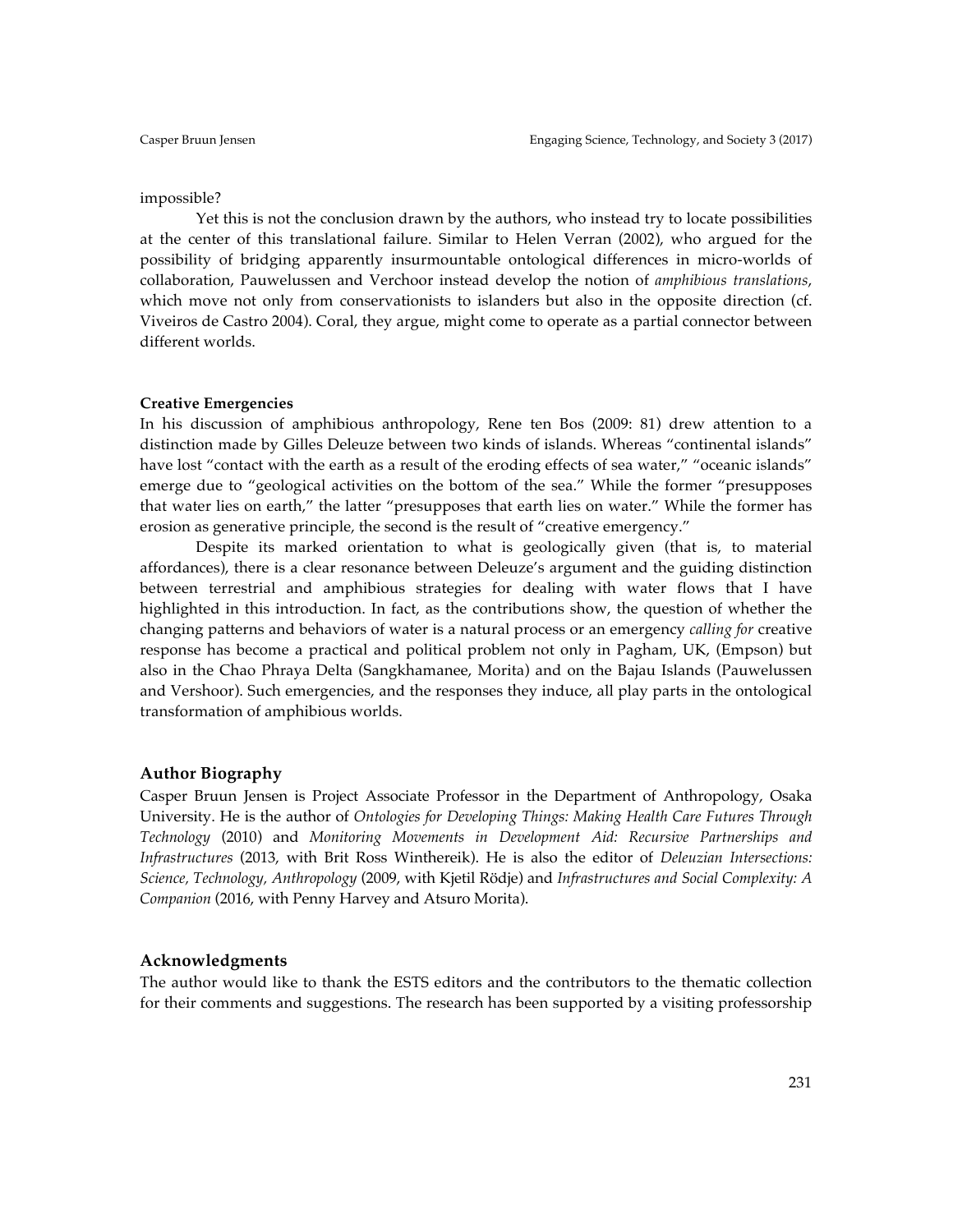at the institute for human and social sciences, Kyoto University, and by the JSPS KAKENHI Grant Number 24251017.

## **References**

- Anderson, Jon, and Kimberley Peters, eds. 2014. *Water Worlds: Human Geographies of the Ocean*. Farnham & Burlington, VA: Ashgate.
- Bachelard, Gaston. 1983. *Water and Dreams: An Essay on the Imagination of Water*. Dallas, TX: Dallas Institute of Humanities and Culture Publications.
- Bakker, Karen. 2010. "The Limits of 'Neo-Liberal Natures': Debating Green Neoliberalism," *Progress in Human Geography* 34(6): 715–735.
- Barnes, Jessica. 2012. "Pumping Possibility: Agricultural Expansion through Desert Reclamation in Egypt." *Social Studies of Science* 42(4): 517-38.
- Barnes, Jessica and Samer Alatout. 2012. "Water Worlds: Introduction," *Social Studies of Science*  42(4): 483-88.
- Bennett, Jane. 2010. *Vibrant Matter: A Political Ecology of Things*. Durham, NC and London: Duke University Press.
- Blok, Anders, Moe Nakazora and Brit Ross Winthereik. 2015. "Infrastructuring Environments." *Science as Culture* 25 (1): 1-22.
- Brown, Steven D. and Rose Capdevila. 1999. "Perpetuum Mobile: Substance, Force and the Sociology of Translation." In *Actor Network Theory and After*, edited by John Law and John Hassard, 26-51. Oxford: Blackwell Publishers.
- Burke, Kenneth. 1969. *A Rhetoric of Motives*. Berkeley and Los Angeles: University of California Press.
- Callon, Michael, and Bruno Latour. 1981. "Unscrewing the Big Leviathan: How Actors Macrostructure Reality and How Sociologists Help Them Do So." In *Advances in Social Theory and Methodology: Toward an Integration of Micro and Macro Sociologies*, edited by Karin Knorr Cetina and Aaron Cicourel, 277-303. London: Routledge and Keagan Paul.
- Carroll, Patrick. 2012. "Water and Technoscientific State Formation in California," *Social Studies of Science* 42 (4): 489-517.
- Carse, Ashley. 2012. "Nature as Infrastructure: Making and Managing the Panama Watershed." *Social Studies of Science* 42 (4): 539-63.
- Coole, Diana, and Samantha Frost, eds. 2010. *New Materialisms: Ontology, Agency, and Politics*. Durham, NC: Duke University Press.
- Gad, Christopher and Casper Bruun Jensen. 2016. "Lateral Concepts," *Engaging Science, Technology and Society* 2: 3-12.
- Gad, Christopher, Casper Bruun Jensen and Brit Ross Winthereik. 2015. "Practical Ontology: Worlds in STS and Anthropology," *NatureCulture* 3: 67-86.
- Hastrup, Kirsten and Frida Hastrup. 2015. "Introduction: Waterworlds at Large." In *Waterworlds: Anthropology in Fluid Environments*, edited by Kirsten Hastrup and Frida Hastrup, 1-22. Berghahn: Oxford.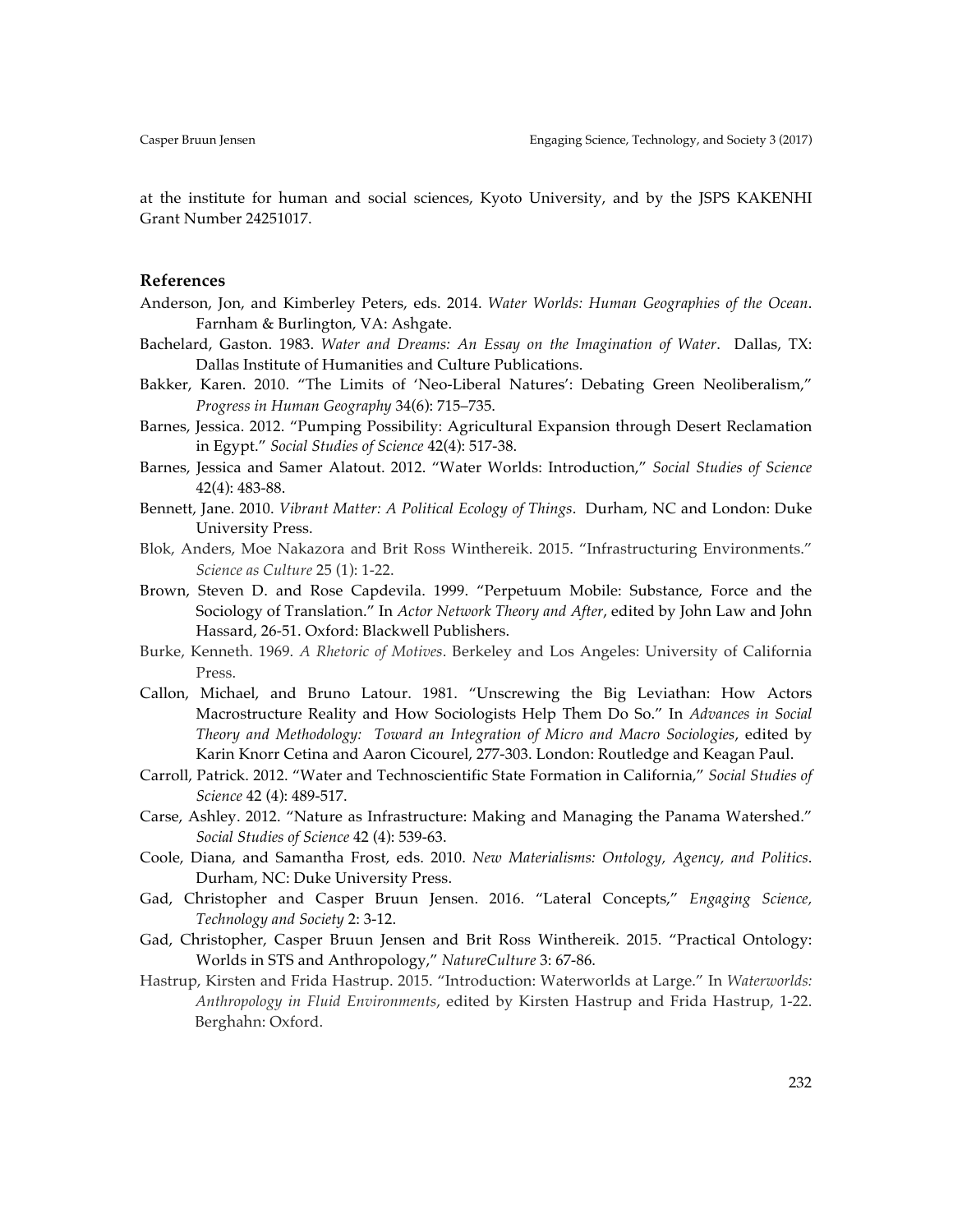Helmreich, Stefan. 2011. "Nature/Culture/Seawater." *American Anthropologist* 113 (1): 132-44.

- Jensen, Casper Bruun. 2007. "Infrastructural Fractals: Revisitng the Micro-Macro distinction in Social Theory," *Environment and Planning D* 25 (5): 832-850.
- Jensen, Casper Bruun. 2015. "Experimenting with Political Materials: Environmental Infrastructures and Ontological Transformations," *Distinktion: Scandinavian Journal of Social Theory* 16(1): 17-30.
- Jensen, Casper Bruun and Randi Markussen. 2008. "Mårup Church and Politics of Hybridization: On Choice and Becoming." In The Mangle in Practice: Science, Society and Becoming, edited by Andrew Pickering and Keith Guzik, 129-162. Durham, NC & London: Duke University Press.
- Lahiri-Dutt, Kuntala and Gopa Samanta. 2013. *Dancing with the River: People and Life on the Chars of South Asia*. New Haven: Yale University Press.
- Linton, Jamie (2010) *What is Water? The History of a Modern Abstraction*. Vancouver: University of British Columbia Press.
- Mauss, Marcel (1990 [1925]). *The Gift: The Form and Reason for Exchange in Archaic Societies.*  London: Routledge.
- McPhee, John. 1989. *The Control of Nature*. New York: Farrar, Strauss, and Giroux.
- Morita, Atsuro. 2015 [online first]. "Multispecies Infrastructure: Infrastructural Inversion and Involutionary Entanglements in the Chao Phraya Delta, Thailand," *Ethnos.* Available at: http://dx.doi.org/10.1080/00141844.2015.1119175
- Morita, Atsuro and Casper Bruun Jensen. 2017. "Delta Ontologies: Infrastructural Transformations in the Chao Phraya Delta, Thailand," *Social Analysis* 61(2): 118-133.
- Mukerji, Chandra. 2007. "Demonstration and Verification in Engineering: Ascertaining Truth and Telling Fictions Along the Canal Du Midi." In *The Mindful Hand: Inquiry and Invention from the Late Renaissance to Early Industrialization*, edited by Lissa Roberts, Simon Schaffer and Peter Dear, 169-86. Amsterdam: Koninkliijke Nederlandse Akademie.
- Orlove, Ben and Steven C. Caton. 2010. "Water Sustainability: Anthropological Approaches and Prospects." *Annual Review in Anthropology* 39: 401-15.
- Pickering, Andrew. 2008. "New Ontologies." In *The Mangle in Practice: Science, Society and Becoming*, edited by Andrew Pickering and Keith Guzik, 1-17. Durham, NC & London: Duke University Press.
- Steinberg, Philip and Kimberley Peters. 2015. "Wet Ontologies, Fluid Spaces: Giving Depth to Volume through Oceanic Thinking," *Environment and Planning D: Society and Space* 33: 247-64.
- Star, Susan Leigh, and James R. Griesemer. 1989. "Institutional Ecology, 'Translation,' and Boundary Objects––Amateurs and Professionals in Berkeley's Museum of Vertebrate Zoology, 1907-1939." *Social Studies of Science* 19 (3): 387-420.
- Strang, Veronica. 2005. "Common Senses: Water, Sensory Experience and the Generation of Meaning," *Journal of Material Culture* 10 (1): 92-120.
- Swyngedouw Eric. 2004. *Social Power and the Urbanisation of Water: Flows of Power.* Oxford: Oxford University Press.